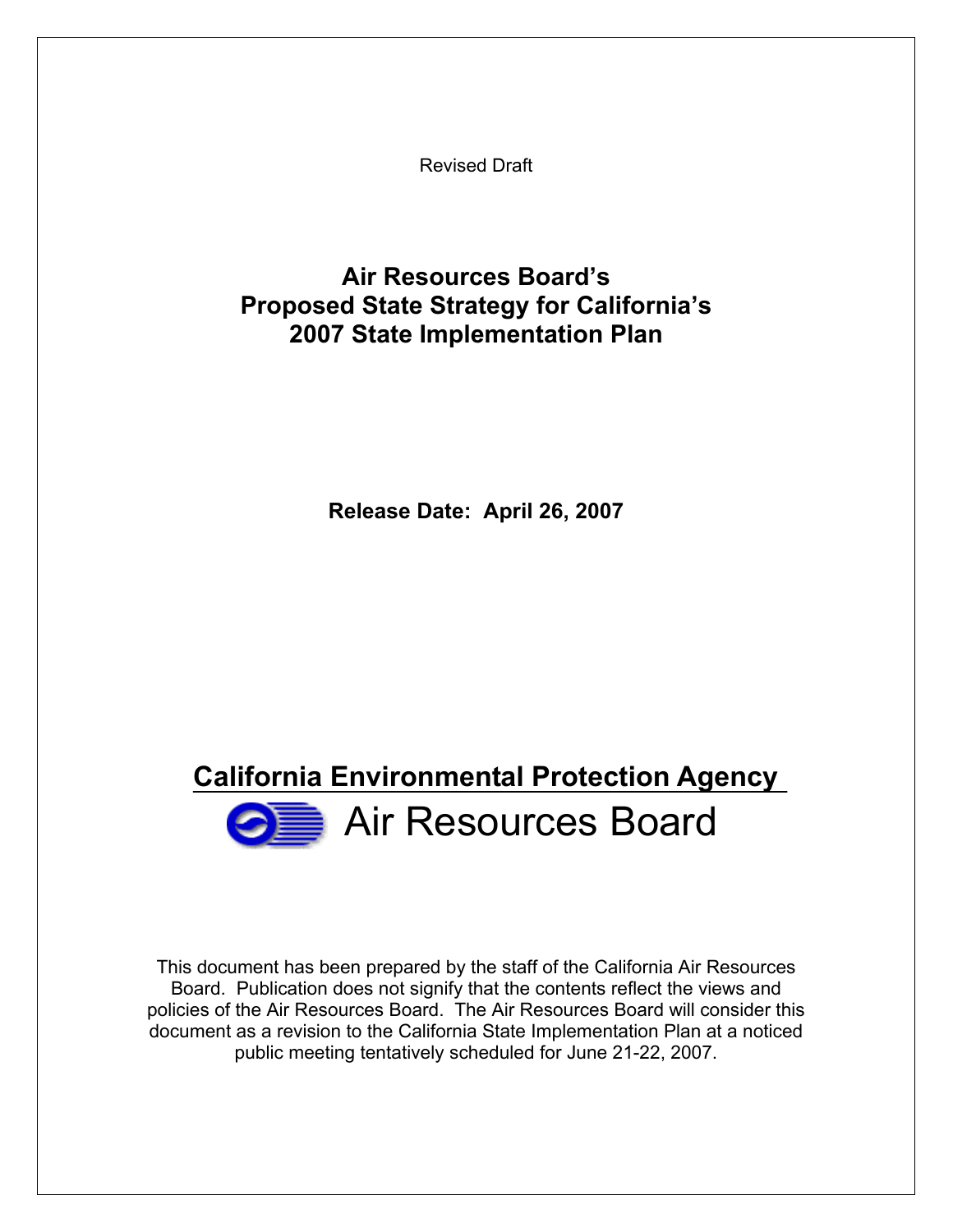Electronic copies of this document can be found on ARB's website at http://www.arb.ca.gov/planning/sip/sip.htm. Alternatively, paper copies may be obtained from the Public Information Office, Air Resources Board, 1001 I Street, Visitors and Environmental Services Center, 1<sup>st</sup> Floor, Sacramento, California 95814, (916) 322-2990.

For individuals with sensory disabilities, this document is available in Braille, large print, audiocassette, or computer disk. Please contact ARB's Disability Coordinator at (916) 323-4916 by voice or through the California Relay Services at 711, to place your request for disability services. If you are a person with limited English and would like to request interpreter services, please contact ARB's Bilingual Manager at (916) 323-7053.

This document has been prepared by the staff of the California Air Resources Board. Publication does not signify that the contents reflect the views and policies of the Air Resources Board, nor does trade names or commercial products constitute endorsement or recommendation for use.

#### **Please send written comments to:**

Mr. Kurt Karperos, P.E., Chief Air Quality and Transportation Planning Branch California Air Resources Board P.O. Box 2815 Sacramento, California 95812 Phone: (916) 322-0285 Fax: (916) 322-3646

#### **For general questions, contact:**

Mr. Ravi Ramalingam, P.E., Manager Transportation Strategies Section Phone: (916) 322-2085 Email: rramalin@arb.ca.gov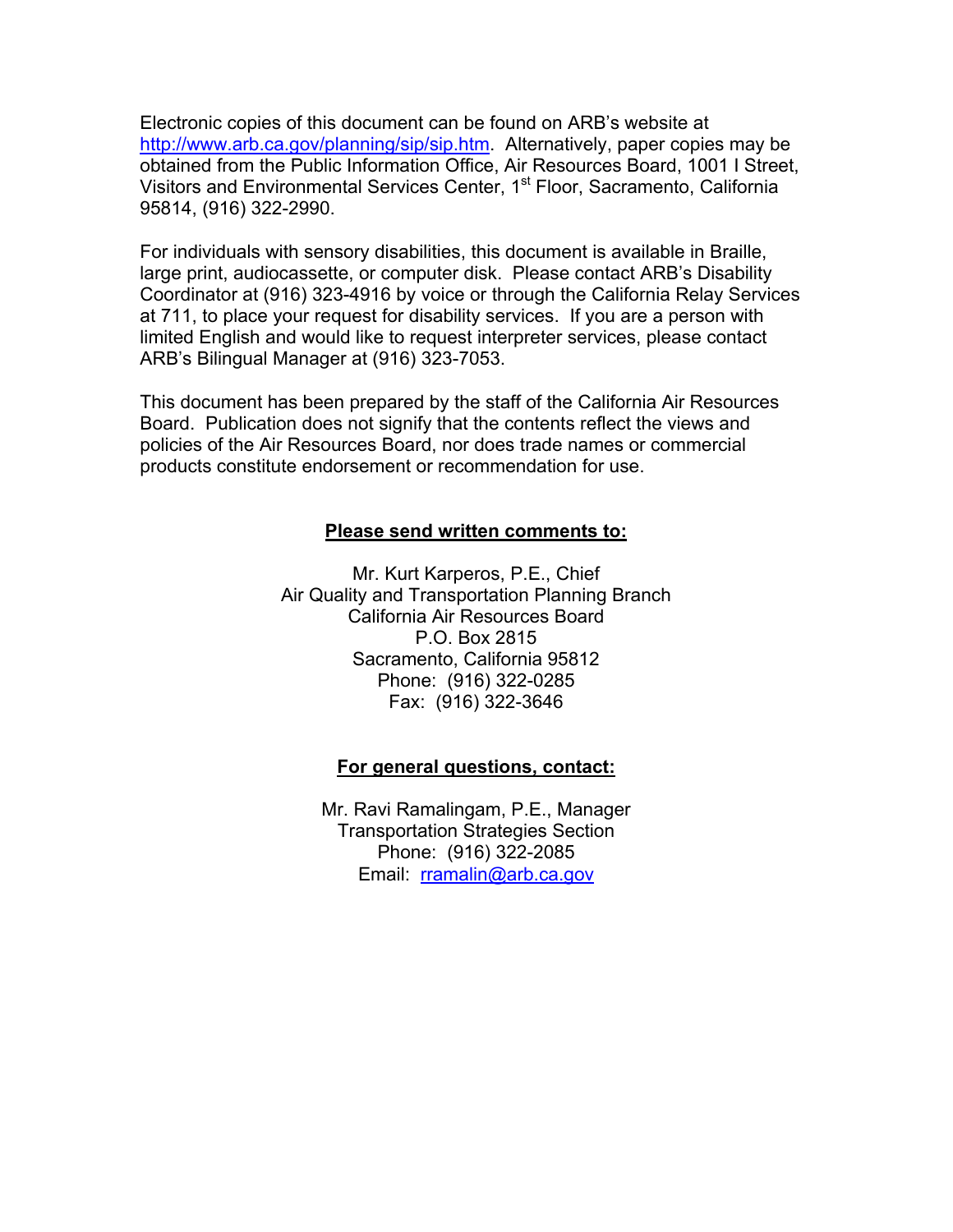## **Air Resources Board's Proposed State Strategy for California's 2007 State Implementation Plans**

### **TABLE OF CONTENTS**

| 1. |                                                                                                                                                                                                                                                                                                                                                                                                                                                                                                                                                                                                                                                                                                                                                            |
|----|------------------------------------------------------------------------------------------------------------------------------------------------------------------------------------------------------------------------------------------------------------------------------------------------------------------------------------------------------------------------------------------------------------------------------------------------------------------------------------------------------------------------------------------------------------------------------------------------------------------------------------------------------------------------------------------------------------------------------------------------------------|
|    | <b>General SIP Requirements</b><br>$\bullet$<br><b>National Air Quality Standards</b><br>$\bullet$<br>Health Effects of Ozone and PM2.5<br>$\bullet$<br>Nonattainment Areas and Air Quality Trends<br>$\bullet$<br>Development of State Strategy<br>$\bullet$<br><b>Air Pollution Transport</b><br>$\bullet$<br><b>Other Programs</b><br>$\bullet$                                                                                                                                                                                                                                                                                                                                                                                                         |
| 2. |                                                                                                                                                                                                                                                                                                                                                                                                                                                                                                                                                                                                                                                                                                                                                            |
|    | <b>Emissions Inventory Overview</b><br>$\bullet$<br><b>Forecasting Future Emissions</b><br>$\bullet$<br><b>Top Emission Sources</b><br>$\bullet$<br>Setting the Emission Reduction Targets                                                                                                                                                                                                                                                                                                                                                                                                                                                                                                                                                                 |
| 3. |                                                                                                                                                                                                                                                                                                                                                                                                                                                                                                                                                                                                                                                                                                                                                            |
|    | Agency Roles in SIP Measure Development<br>$\bullet$<br><b>Adopted SIP Measures</b><br>$\bullet$<br><b>ARB's Proposed New SIP Measures</b><br>$\bullet$<br>Need for Technology and Long-Term Measures<br>$\bullet$<br>Process for Identifying Long-Term Emission Reductions<br>$\bullet$<br><b>State Implementation Plan Commitments</b><br>$\bullet$<br><b>Commitments to Reduce Emissions</b><br>$\bullet$<br><b>Commitment to Propose Defined New SIP Measures</b><br>$\bullet$<br>Commitment to Reduce Emissions via Long-Term Strategy<br>$\bullet$<br>Role of Funding and Incentive Programs<br>$\bullet$<br><b>Federal Actions Needed</b><br>Ozone Attainment Demonstrations<br><b>Tracking Progress</b><br><b>Contingency Measures Requirement</b> |